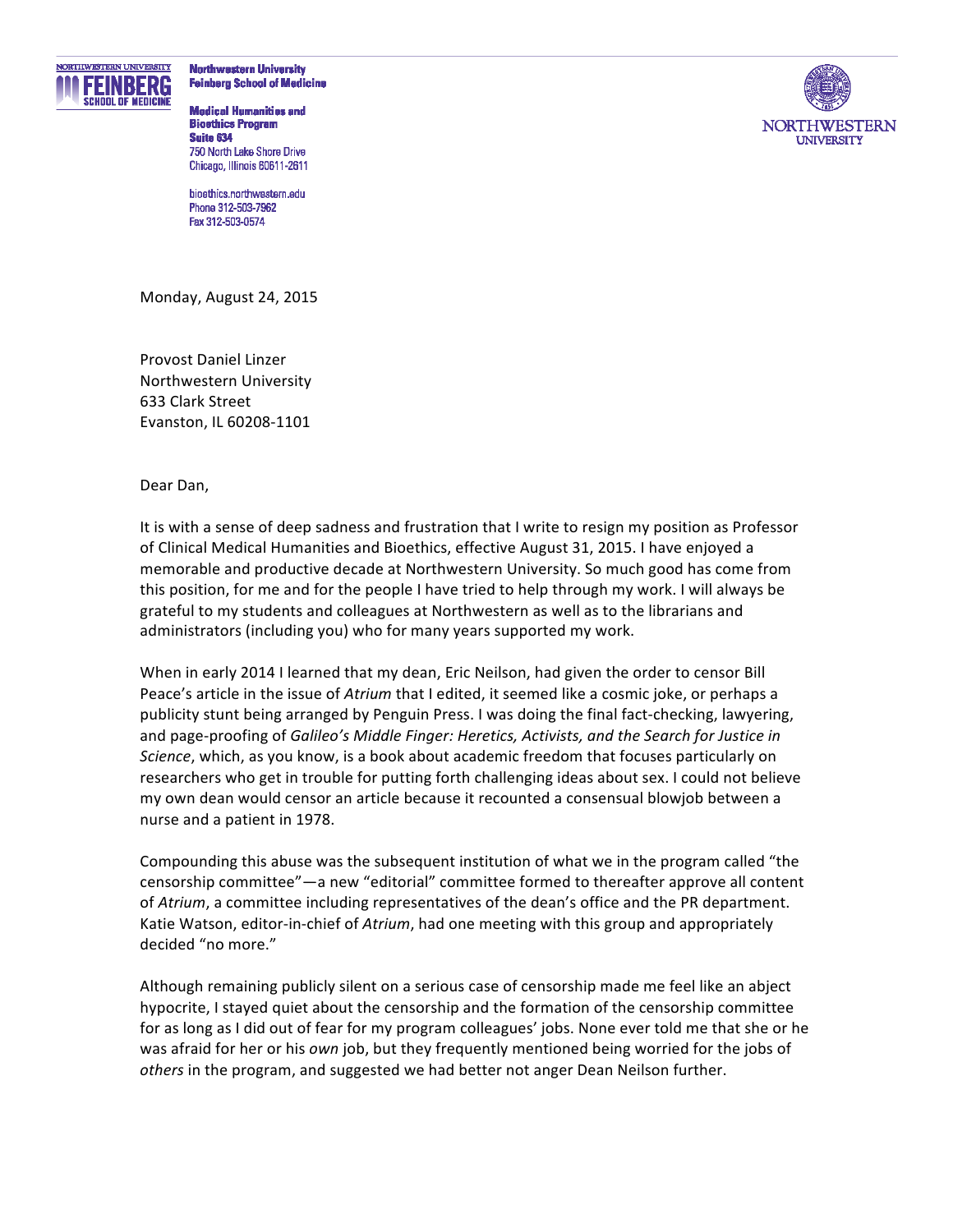Nevertheless, when Kristi Kirschner moved to resign over this issue in late 2014, I found myself distraught at the thought of losing her. At that point, in December of 2014, I met with Vice Dean for Education Diane Wayne and Vice Dean for Academic Affairs Bill Lowe. The meeting was positively Orwellian, and I gave up and left after only 20 minutes. After I explained to them that I had a major book coming out on academic freedom, and that I was being put in an untenable position with respect to the censorship of *Atrium*, their only response was "congratulations on your book." I made clear that if they restored Atrium in full, I would stay quiet about the censorship, but that otherwise I could not stay quiet forever. They made clear they intended to "monitor" Atrium. They said that work they paid for was work they could control, but had no answer to my follow-up questions about whether that meant I should run all of my journal article manuscripts, book manuscripts, op-ed manuscripts, and even potential blogs and tweets past them.

In April of this year, you kindly invited me to meet with you to talk about my book, which had been published the month before. I took the opportunity to discuss the censorship of *Atrium* with you, and we had a follow-up email exchange. But nothing changed. A month later, Bill Peace and I had had enough, and I told Diane Wayne we were going public. She responded, "At the current time we have no objection to Katie reposting the prior published Atrium issues on the humanities and bioethics website." Disgusted that the fear of bad publicity was apparently the only thing that could move this institution to stop censorship, and wondering what "at the current time" was supposed to mean, Bill Peace and I finally decided to go public.

Thereafter, on May 26, 2015, the Foundation for Individual Rights in Education (FIRE) wrote to President Morton Schapiro and Dean Neilson to object to what had happened. FIRE told me that universities almost always respond to their letters, but I predicted Northwestern would not. Sadly, I was right.

In recent weeks, I have appealed to you to acknowledge the censorship and to assure me it will not happen again. What I got in response from you on August 12 was this statement:

*I* have discussed academic freedom, in general, and Atrium, specifically, with the *Dean of the Medical School.* Both he and I assure you of the importance of *academic freedom, and that the University and the Medical School take very*  seriously our commitment to academic freedom in terms of the publication of a *journal* that we have agreed to publish. Indeed, when the editor of Atrium *requested that the back issues be made available again online, reversing that* editor's previous decision, those issues were immediately restored to the web *site.*

The ongoing publication of any journal depends on a number of factors that are *quite distinct from academic freedom.* The approval and support of the Medical *School or the University for publication of a journal that bears the institution's* name would depend on the publication making a significant contribution to our *educational and scholarly mission.* Other considerations are if faculty are *actively involved as editors and writers so that the journal really represents the* efforts of the University, and if the journal's readership and impact are substantial enough to justify the expense and effort of production and *distribution.* The decision of an institution whether or not to publish a particular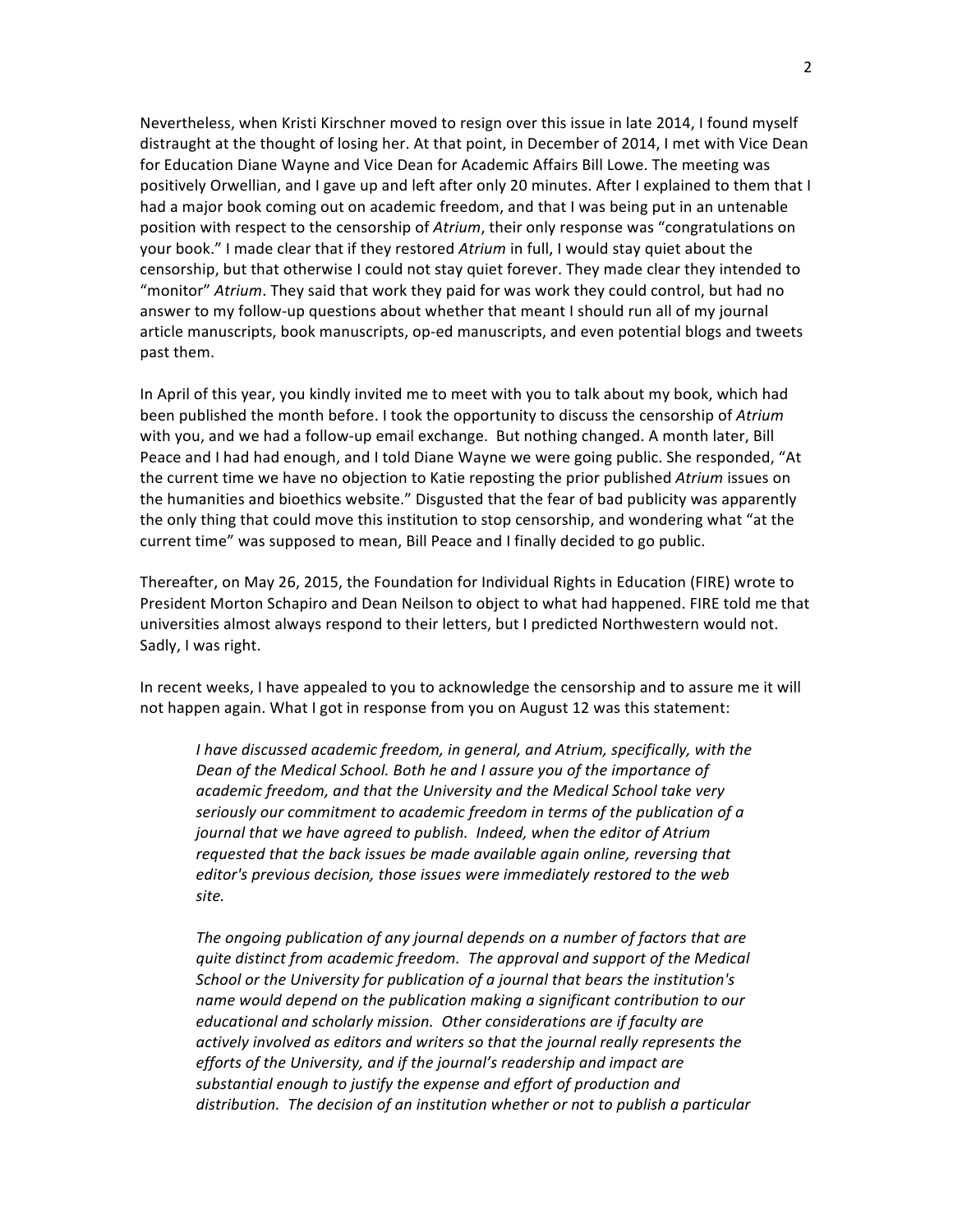*journal* in no way restricts individual faculty from publishing their academic work *in other suitable journals.*

I found this very disappointing. In point of fact, the suggestion that Katie Watson was to blame for the censorship of the journal—when she clearly acted in fear in response to Dean Neilson's order—is misleading, unfair, and insulting. It places responsibility on the wrong person and evades the institution's responsibility for the censorship.

What happened here had *nothing* to do with an institutional decision whether to fund some new proposed journal in the future. In this instance, Dean Neilson gave the order to censor an already-published article in an *ongoing* journal, an article that had been peer-reviewed, prior to publication, by multiple Medical Humanities and Bioethics faculty members, including Kristi Kirschner, Kathryn Montgomery, and me.

The plain and simple fact is that Dean Neilson acted impulsively and wrongly in this situation. We all make mistakes, but this was a profound mistake that cut to the very heart of academic freedom. It should have been acknowledged and corrected immediately. That is most definitely not what happened. Instead, what happened was denial, avoidance, blame-shifting, and evasion. To this day, the university has not admitted its mistake, and it has not affirmed its commitment to academic freedom in a way that makes clear that similar incidents will not occur in the future. This failure should be embarrassing to an otherwise great university.

As a consequence, I now find myself in the painful position of having to choose between the work I do—which has been and presumably always will be high-risk and controversial—and loyalty to my colleagues, who are reasonably afraid that my work might further irritate the dean in the future, with unpredictable consequences for them and for our program. I cannot continue to work in such circumstances and in such an institution. Vague statements of commitment to the principle of academic freedom mean little when the institution's apparent understanding of academic freedom in concrete circumstances means so little. Hence, my resignation.

As you know, because you were kind enough to read it, my most recent book, on academic freedom, was made possible because I came to Northwestern University. It happened because, as I took on one controversial issue after another—first the Bailey transsexualism controversy, then the Chagnon/Tierney fiasco in American anthropology, then the prenatal dexamethasone intervention disaster—university leaders defended my academic freedom when they received often sharp criticisms of my work. Time and again, my academic freedom was protected by Northwestern University. Northwestern University enabled me to work effectively and confidently, for a full decade, in the service of the disempowered and the wronged. For that, I am deeply grateful.

But I no longer work at *that* institution. I no longer work at a university that fearlessly defends academic freedom in the face of criticism, controversy, and calls for censorship. Now, I work at a university at which *my own dean* thinks he has the authority to censor my work. An institution in which the faculty are afraid to offend the dean is not an institution where I can in good conscience do my work. Such an institution is not a "university," in the truest sense of that word.